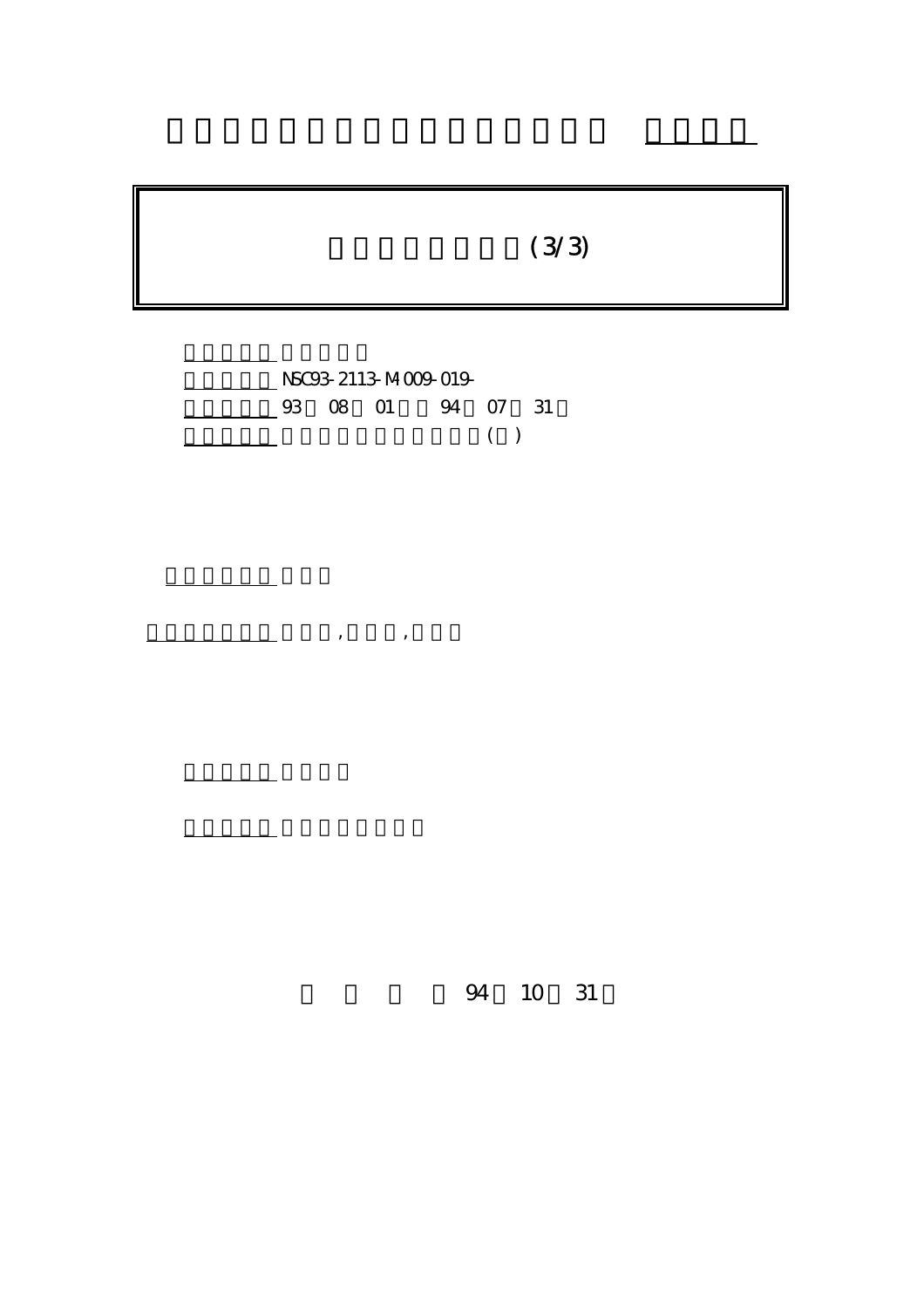#### 中文摘要

本三年計劃目前共發表8篇論文,另2篇送審中,預計尚可發表2-4篇,成果豐碩。在 間質隔離法之應用方面,完成了 t-HSCO, OSCS, O(CS<sub>2</sub>), ONCO 之產生及其紅外吸收 光譜診測,以及 *cyclic-*S2O 之紫外光吸收光譜,並發展了使用 *p*-H2 為間質的脈衝沈積法 且應用來首次觀測到 CH3OH 在 p-H2 間質的內轉動。在星際重要分子之同位素光譜方 面,完成了 H<sub>2</sub>O, HOD, D<sub>2</sub>O B 雷得堡態的測量及指認,也完成了 H<sub>2</sub>O, HOD 及 D<sub>2</sub>O 之  $\tilde{\text{C}}$ 及  $\tilde{\text{D}}$  雷得堡態的測量和 NH3 及同位素之 VUV 和 IR 之光譜測量。

關鍵詞:間質隔離,同位素分子,雷得堡態

#### 英文摘要

In this 3-year project, we have published 8 papers so far, and 2 are under review. We have produced  $t$ -HSCO, OSCS,  $O(CS_2)$ , and ONCO in matrices and assigned its IR absorption spectrum. We also determined the UV absorption spectrum of *cyclic*  $S_2O$ . A new pulse-deposition technique was developed for use of  $p-H_2$  as a matrix host. We applied this technique and observed internal rotation of  $CH<sub>3</sub>OH$  in solid p- $H<sub>2</sub>$  for the first time. For absorption spectra of species of astronomical importance, we have determined absorption cross-sections of the  $\tilde{B}$ ,  $\tilde{C}$  and  $\tilde{D}$  states of H<sub>2</sub>O, HOD, and D<sub>2</sub>O and made assignments. We also finished measurements of VUV absorption spectra of NH<sub>3</sub> and its isotopomers.

Keywords: matrix-isolation, isotopomers, Rydberg states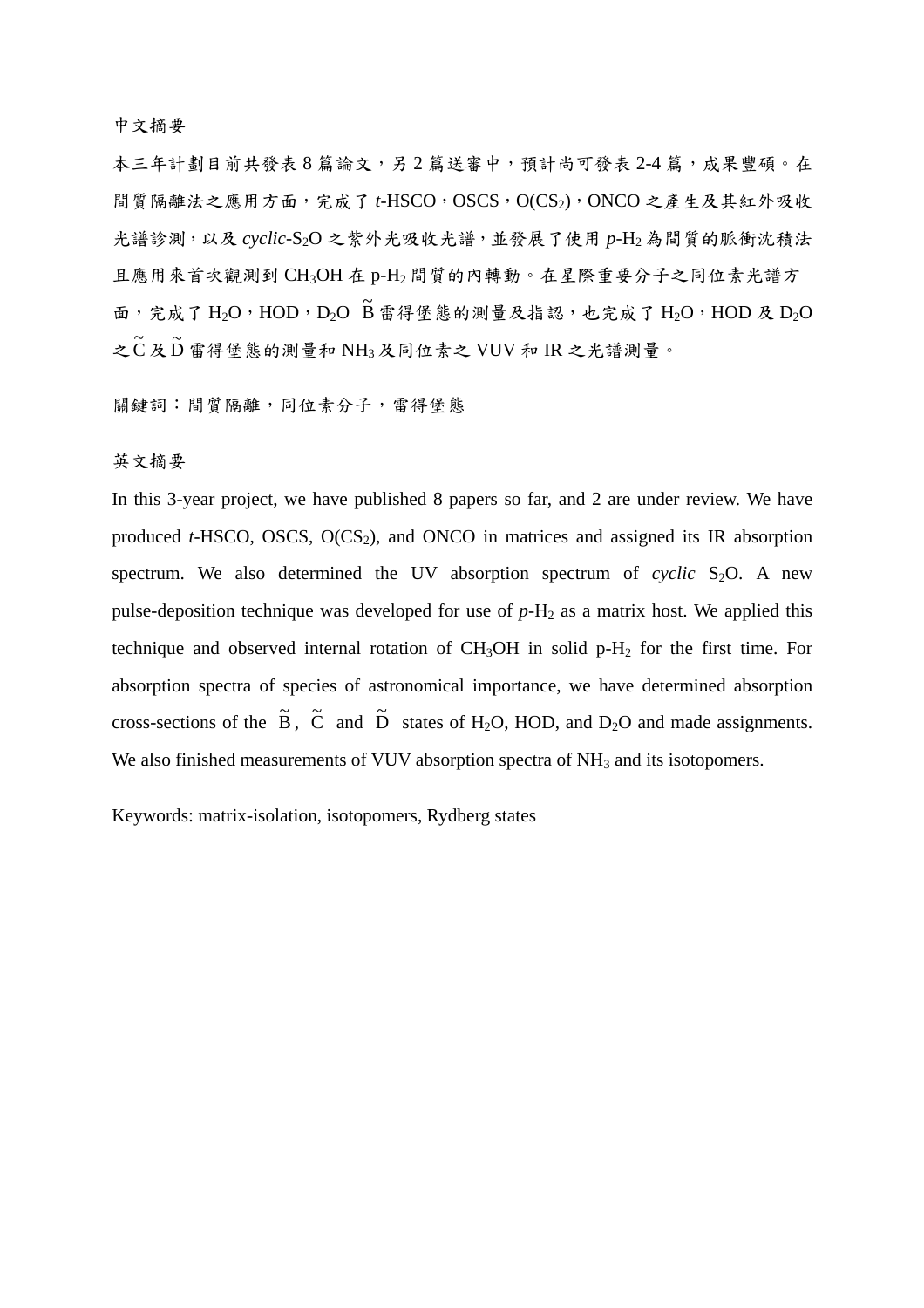## 1. **"Ultraviolet absorption spectrum of cyclic S2O in solid Ar"**, W.-J. Lo, Y.-J. Wu, and Y.-P. Lee, **J. Phys. Chem. A. 107, 6944 (2003)**.

 Disulfur oxide (denoted as SSO) isolated in solid Ar at 13 K was irradiated with light at 308 nm from a XeCl excimer laser. New lines at 799.1 (797.0), 574.9, and 544.1 (545.6) cm<sup>-1</sup>, observed after photolysis, are assigned to cyclic S<sub>2</sub>O (denoted *cyc*-S<sub>2</sub>O) with ∠SOS  $\cong$  $72.5\pm3.0^{\circ}$  based on results of  $^{34}S$ - and  $^{18}O$ -isotopic experiments; lines in parentheses are associated with a minor matrix site and the broad line at  $574.9 \text{ cm}^{-1}$  may be deconvoluted to two lines at 575.4 and 574.6  $cm^{-1}$ . Secondary photolysis at 248 nm diminishes lines of *cyc-S<sub>2</sub>O* and produces SSO. Theoretical calculations using MP2-FC and density-functional theories (BLYP and B3LYP) predict three stable isomers of  $S_2O$ :  $cyc-S_2O$ , SSO, and SOS, with the latter two having angular geometry. Relative energies, structures, vibrational wave numbers, and IR intensities were predicted for each isomer. According to calculations with B3LYP/aug-cc-pVTZ, *cyc-S*<sub>2</sub>O is bent with ∠SOS  $\cong$ 73.3° and has the S-S bond (2.058 Å) and both S−O bonds (1.724 Å) elongated relative to those of SSO (1.909 and 1.474 Å, respectively); it lies  $41.3$  kcal mol<sup>-1</sup> above SSO. Isomer SOS, 62.0 kcal mol<sup>-1</sup> greater in energy than SSO, has length of S-O bonds 1.625 Å and ∠SOS ≅128.5°. Calculated vibrational wave numbers, IR intensities, and isotopic shifts for  $cyc - S<sub>2</sub>O$  fit satisfactorily with experimental results. Two asymmetric transition states connecting SSO with SOS and  $\text{cyc-S}_2\text{O}$  are characterized, yielding barriers for isomerization ~104 and 122 kcal mol<sup>-1</sup> (zero-point energy corrected), respectively. Photoconversion between angular SSO and *cyc*-S<sub>2</sub>O in a matrix cage is discussed. *Cyc*-S<sub>2</sub>O might be responsible for some distinct features in thermal emission from the surface of Io, Jupiter's moon.

# 2. **"Quantitative spectroscopic and theoretical study of the optical absorption spectra of H2O, HOD, and D2O in the 125-145 nm region"**, B.-M. Cheng, C.-Y. Chung, M. Bahou, Y.-P. Lee, L. C. Lee, R. Harrevelt, and M. C. Hemert, **J. Chem. Phys. 120, 224 (2004).**

The room temperature absorption spectra of water and its isotopomers  $D_2O$  and  $HOD$ have been determined in absolute cross section units in the 125 to 145 nm wavelength region using synchrotron radiation. The experimental results for these  $\tilde{B}$  band spectra are compared with results from quantum mechanical calculations using accurate diabatic *ab initio* potentials. A Monte Carlo sampling over the initial rotational states of the molecules is applied in order to calculate the cross sections at a temperature of 300 K. The overall rotation of the water molecule is treated exactly. Both for the experimental and for the theoretical spectrum an analysis is made in terms of a component attributed to rapid direct dissociation processes and a component attributed to longer-lived resonances. The agreement between the results from experiment and theory is excellent for  $H_2O$  and  $D_2O$ . In the case of HOD in the results of theory two more resonances are found at low energy. It is demonstrated that the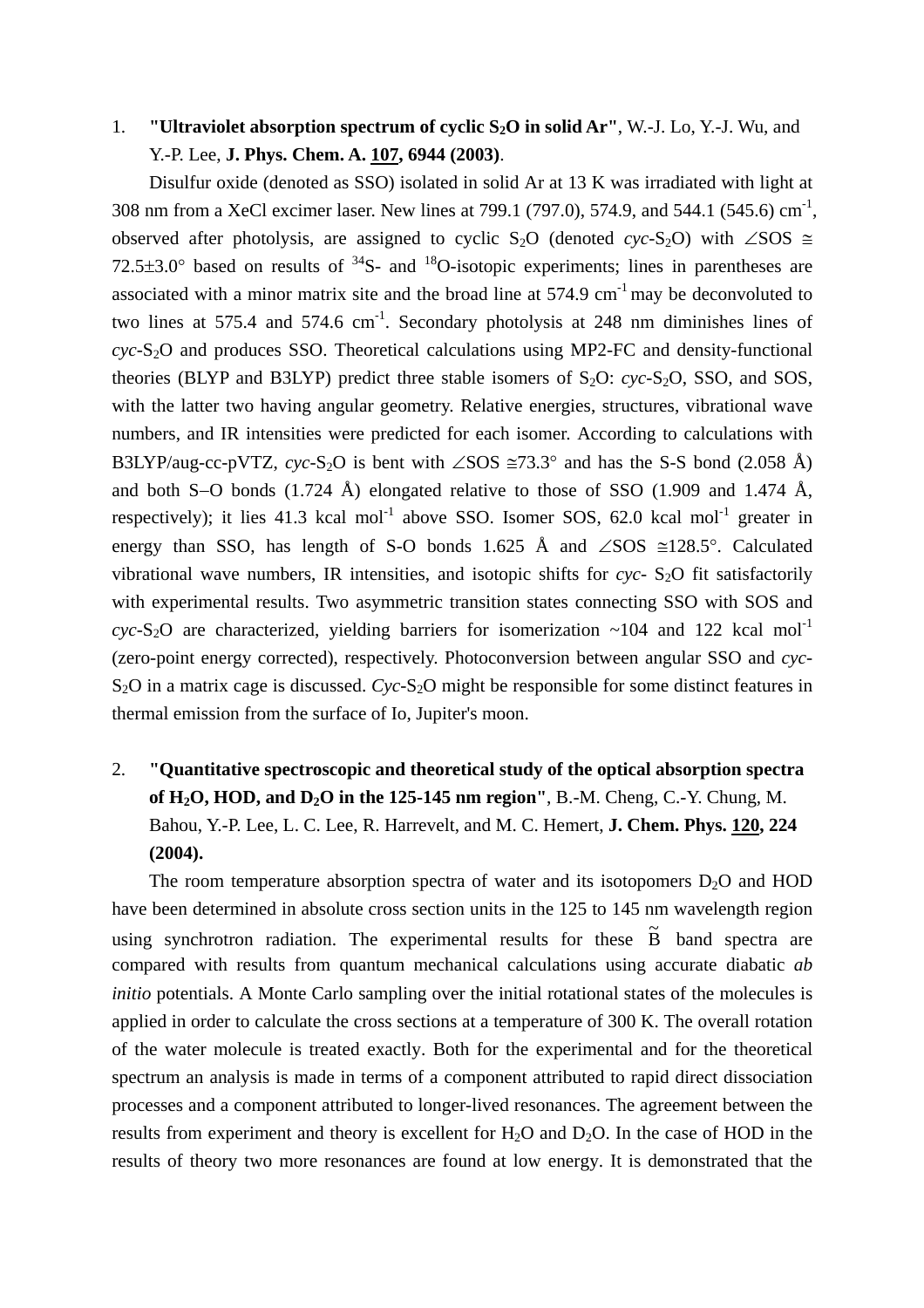width of the resonances of 0.04 eV is the result of overlapping and somewhat narrower resonances in the spectra of molecules differing in rotational ground state.

#### 3. **"Infrared matrix-isolation spectroscopy using pulsed deposition of**  $p$ **-H<sub>2</sub>", Y.-J. Wu,** X. Yang, and Y.-P. Lee, **J. Chem. Phys. 120, 1168 (2004).**

We employed pulsed deposition of  $p-H_2$  onto a cold target to form a matrix sample suitable for measurements of infrared absorption. Unlike the method of rapid vapor deposition at ~2.5 K, developed by Fajardo *et al.*, this method can be performed at a temperature as high as 5.5 K, achievable with a closed-cycle refrigerator; pumping on liquid helium in a cryostat is eliminated. Compared with the enclosed-cell method developed by Oka, Shida, Momose, and coworkers, this method is more versatile in sample preparation, especially for samples at a greater concentration or with high reactivity. Two experiments were tested: the pulse-deposited sample of  $CH_4/p-H_2$  yields an infrared absorption spectrum nearly identical to that recorded with rapid vapor deposition, and a sample of vinyl chloride  $(C_2H_3Cl)$  in solid *p*-H<sub>2</sub> irradiated with laser emission at 193 nm yields  $C_2H_5$ , in contrast to formation of HCl,  $C_2H_2$ , and a complex of HCl⋅C<sub>2</sub>H<sub>2</sub> observed upon photolysis of C<sub>2</sub>H<sub>3</sub>Cl in an Ar matrix. These experiments are also compared with those with  $n-H_2$  or Ne as the matrix host.

## 4. **"Isomers of HSCO: IR absorption spectra of** *t***-HSCO in solid Ar"**, W.-J. Lo, H.-F. Chen, Y.-J. Wu, and Y.-P. Lee, **J. Chem. Phys. 120, 5717 (2004).**

Irradiation of an Ar matrix sample containing  $H_2S$  and CO (or OCS) with an ArF excimer laser at 193 nm yields *trans*-HSCO (denoted *t*-HSCO). New lines at 1823.3, 931.6, and  $553.3 \text{ cm}^{-1}$  appear after photolysis and their intensity enhances after annealing; secondary photolysis at 248 nm diminishes these lines and produces OCS and CO. These lines are assigned to C−O stretching, HSC-bending, and C−S stretching modes of *t*-HSCO, respectively, based on results of  $^{13}$ C-isotopic experiments and theoretical calculations. Theoretical calculations using density-functional theories (B3LYP and PW91PW91) predict four stable isomers of HSCO: *t*-HSCO, *c*-HSCO, HC(O)S, and *c*-HOCS, listed in increasing order of energy. According to calculations with B3LYP/aug-cc-pVTZ, *t-*HSCO is planar, with bond lengths of 1.34 Å (H–S), 1.81 Å (S–C), and 1.17 Å (C–O), and angles ∠HSC  $\cong$  93.4° and ∠SCO  $\cong$  128.3°; it is more stable than *c*-HSCO and HC(O)S by ~9 kJ mol<sup>-1</sup> and more stable than  $c$ -HOCS by  $\sim$ 65 kJ mol<sup>-1</sup>. Calculated vibrational wave numbers, IR intensities, and 13C-isotopic shifts for *t-*HSCO fit satisfactorily with experimental results. This new spectral identification of *t-*HSCO provides information for future investigations of its roles in atmospheric chemistry.

#### 5. **"Isomers of OCS2: IR absorption spectra of OSCS and O(CS2) in solid Ar"**, W.-J.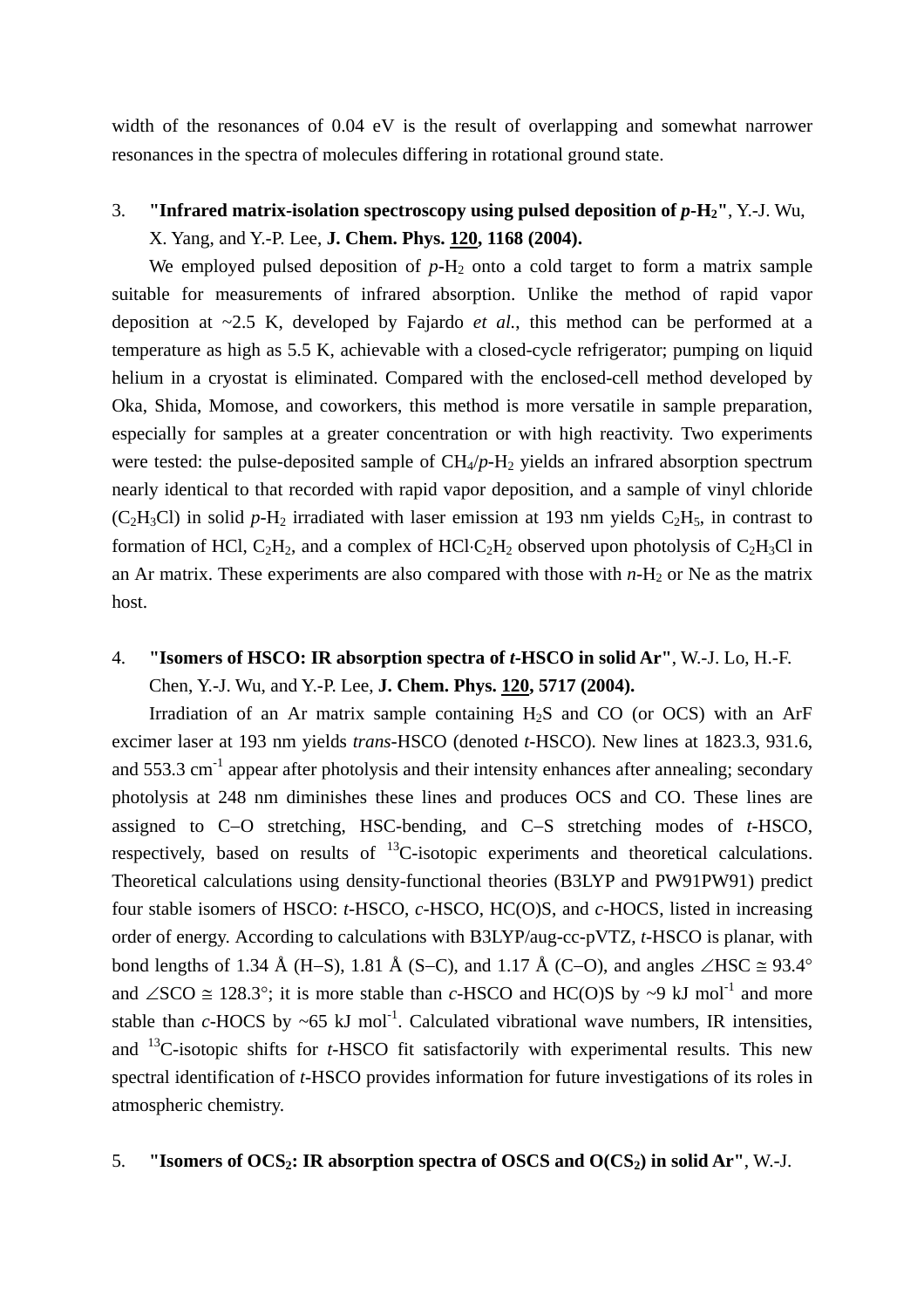#### Lo, H.-F. Chen, P.-H. Chou, and Y.-P. Lee, **J. Chem. Phys. 121, 12371 (2004)**.

Irradiation of an Ar matrix sample containing  $O_3$  and  $CS_2$  with a KrF excimer laser at 248 nm yielded new lines at 1402.1 (1404.7), 1056.2 (1052.7), and 622.3 (620.5) cm<sup>-1</sup>; numbers in parentheses correspond to species in a minor matrix site. Secondary photolysis at  $308$  nm diminished these lines and produced mainly OCS and  $SO<sub>2</sub>$ . Annealing of this matrix to 30 K yielded a second set of new lines at 1824.7 and 617.8 cm<sup>-1</sup>. The first set of lines are assigned to C=S stretching, O−S stretching, and S−C stretching modes of carbon disulfide S-oxide, OSCS, and the second set of lines are assigned to C=O stretching and OCS bending modes of dithiiranone,  $O(CS_2)$ , respectively, based on results of  $34S$ - and  $18O$ -isotopic experiments and quantum-chemical calculations. These calculations using density-functional theory (B3LYP/aug-cc-pVTZ) predict four stable isomers of  $OCS_2$ :  $O(CS_2)$ , SSCO, OSCS, and SOCS, listed in order of increasing energy. According to calculations,  $O(CS<sub>2</sub>)$  has a cyclic  $CS_2$  moiety and is the most stable isomer of  $OCS_2$ . OSCS is planar, with bond angles ∠OSC  $\cong$  111.9° and ∠SCS  $\cong$  177.3°; it is less stable than SSCO and O(CS<sub>2</sub>) by ~102 and 154 kJ mol<sup>-1</sup>, respectively, and more stable than SOCS by ~26 kJ mol<sup>-1</sup>. Calculated vibrational wave numbers, IR intensities,  $3^4$ S- and  $1^8$ O-isotopic shifts for OSCS and O(CS<sub>2</sub>) fit satisfactorily with experimental results.

## 6. **"Intensities of vibration-rotational bands**  $3-0$  **to**  $6-0$  **of**  $^{14}N^{16}O X^2\Pi$ **, and an experimental evaluation of the radial function for electric dipolar moment"**, Y.-P. Lee, S.-L. Cheah, and J. F. Ogilvie, **Infrared Physics Tech. (accepted)**.

We measured the strengths of individual line-like features, representing unresolved K doublets, in vibration-rotational bands 2–0 to 6–0 of 14N16O within each substate of electronic ground state X2P1/2,3/2 in mid and near infrared regions. Analyses of these data to derive values of matrix elements for vibrational transitions enabled production of a radial function for electric dipolar moment, containing seven parameters, that satisfactorily reproduces the intensities of about 700 such features for vibrational states up to  $m = 6$ .

### 7. **"Preparation and Spectral Characterization of Novel Species in Matrices"**, Y.-P. Lee, **J. Chin Chem. Soc. 52, 641 (2005)**.

 A review of matrix-isolation experiments performed in this laboratory for the past thirteen years (1992−2004) is given; the work emphasizes the preparation and spectral characterization of novel species of atmospheric interest, and the significance of detection of some species is discussed. A previous review (*J. Chin. Chem. Soc.* **1992**, *39*, 503) covers work from 1981 to 1991. Various methods for production of novel species, including reaction in the gaseous phase, laser photolysis of a single precursor *in situ*, reaction of a molecule with an atom or radical in a matrix cage and reaction of a molecule with an electronically excited